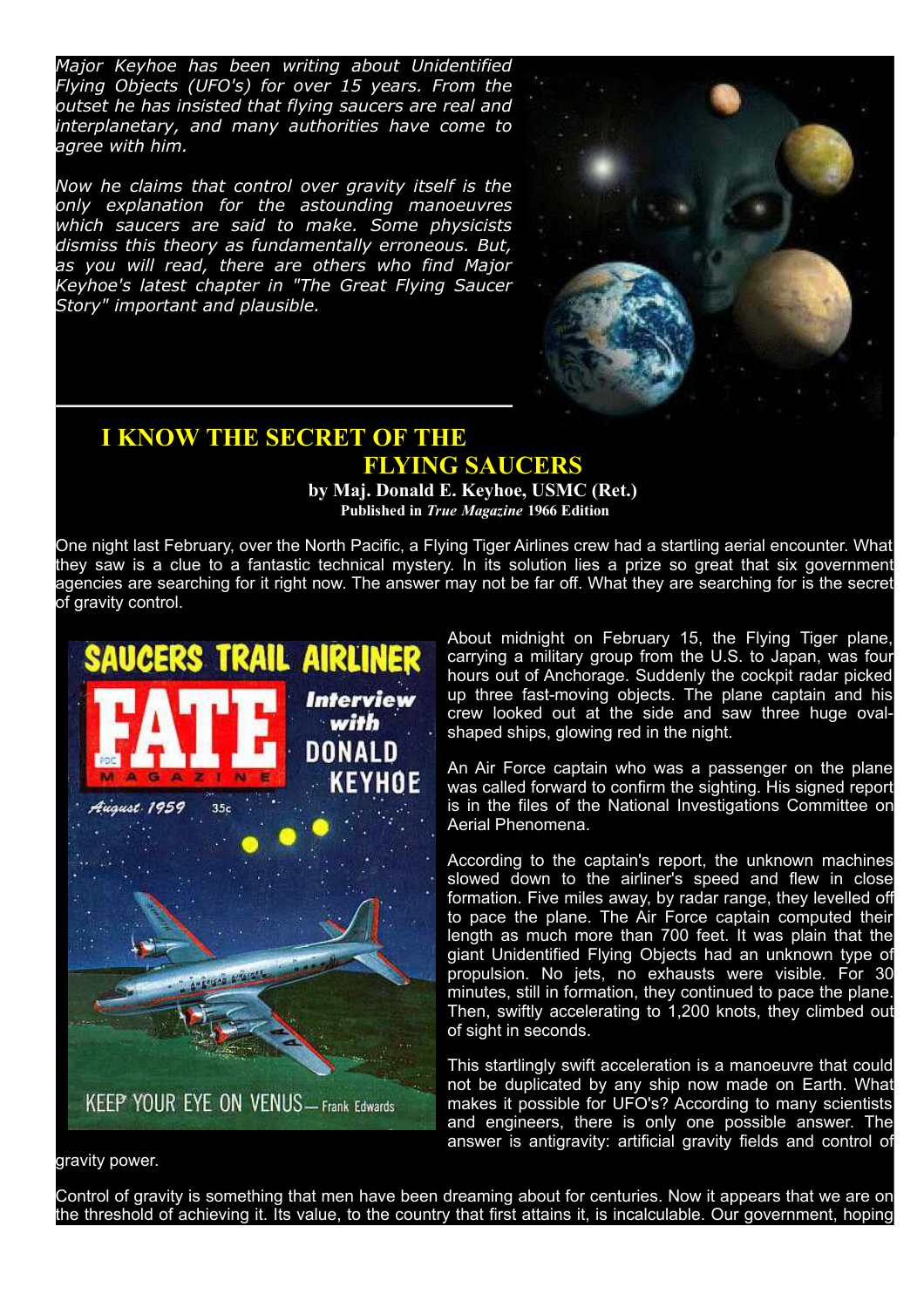for a technical breakthrough, has set up 46 different research projects on various aspects of gravity control. The Air Force is running 33 of these projects and the others are divided among five other agencies.

Included in the 46 government projects are experiments and research at two Air Force Laboratories (Flight Dynamics and General Physics Research), Radio Corporation of America, Massachusetts Institute of Technology; Israel Institute of Technology, Haifa; Stevens Institute of Technology; the universities of California, Denver, Harvard, Indiana, Manchester (England), Maryland, Michigan, Minnesota, Ohio, Purdue, Stockholm (Sweden), Syracuse, Texas, and two New York schools - Queens College and Yeshiva Graduate School of Science.

And, of course, some government agencies have projects so secret that they are not publicly registered and cannot be revealed without permission.

Private industry is also looking at the question of gravity control with new seriousness. A large number of giant corporations, including Bell Aerospace, General Electric, Hughes Aircraft, Boeing, Douglas and many others, have set up gravity projects.

If you add up all the known gravity programs being run by the government and private industry, you get somewhere between 65 and 70 projects. This means there is a heavy concentration of scientific and engineering brains working on the problem.

One leading scientist who is convinced that UFO's are spaceships using gravity control is Dr. Hermann Oberth. Doctor Oberth, a recognized authority, was co-designer of the V-2 rocket and later a U.S. special consultant at Huntsville, Alabama, one of the installations where important antigravity research is now under way.

"With ordinary propulsion," Doctor Oberth told me in 1961, "such violent accelerations and manoeuvres would endanger the ship. Also, the force would crush any creatures aboard against the rear or sides of the machine. But with an artificial gravity field the force applies simultaneously to the passengers and the spaceship. Even in swift changes of speed and direction, the ship is not strained and the passengers feel nothing."

Today, doctor Oberth is willing to go further. He is now of the opinion "that energy, inertia and gravitational fields are only aspects of one and the same thing" and that it will prove impossible to separate them from each other. What he has in mind, he says, is "not yet known fields of force" which can be used to accelerate material objects in a way similar to the force of gravity.

Another noted authority who agrees that UFO's are using artificial G fields is William P. Lear, Sr., [see "Hardnosed Gambler in the Plane Game" in this issuel multimillionaire inventor, pilot, designer of air and space equipment and builder of jet aircraft. Lear, who once sighted a UFO from his executive plane, predicts that future U.S. vehicles will also use artificial gravity. "The people on board would probably not feel any more effect," Lear says, "than they do from the tremendous speed of the Earth as it rotates and orbits and orbits the sun."

Several years ago, Glenn Martin's vice-president for advanced design, G. S. Trimble, predicted that by 1985 practically all airliners would be using artificial gravity, flying at almost unbelievable speeds. At about the same time, future airliner speeds of 10,000 mph. or more were pictured by Dr. Walter Dornberger, then Bell Aircraft's chief guided-missile scientist and now president of Bell Aerospace.

Grover Loening, pioneer aircraft builder and consultant to the Air Force, said it even more strongly, "I firmly believe that before long man will acquire the ability to build an electromagnetic contragravity mechanism that works," he stated.

A top official of Bethlehem Steel, Jesse V. Honeycutt, has indicated some of the results we can expect if Loening is right. ""serious research is being concentrated in an attempt to solve the mystery of gravity and bring about a control of its power.

It would bring about a greater revolution in power, transportation and many other fields than the discovery of atomic power,""he stated.

Antigravity? It seems inconceivable. Yet, the search goes on and many responsible men believe the answer will be found. And, to my mind, it is the only possible explanation for the performance of the UFO's.

The stakes are so high that no clue can be overlooked. The Air Force Technical Intelligence, hunting for overlooked leads, is carefully checking hundreds of verified UFO reports. Hopefully, some of them will help us find out how these strange vehicles operate.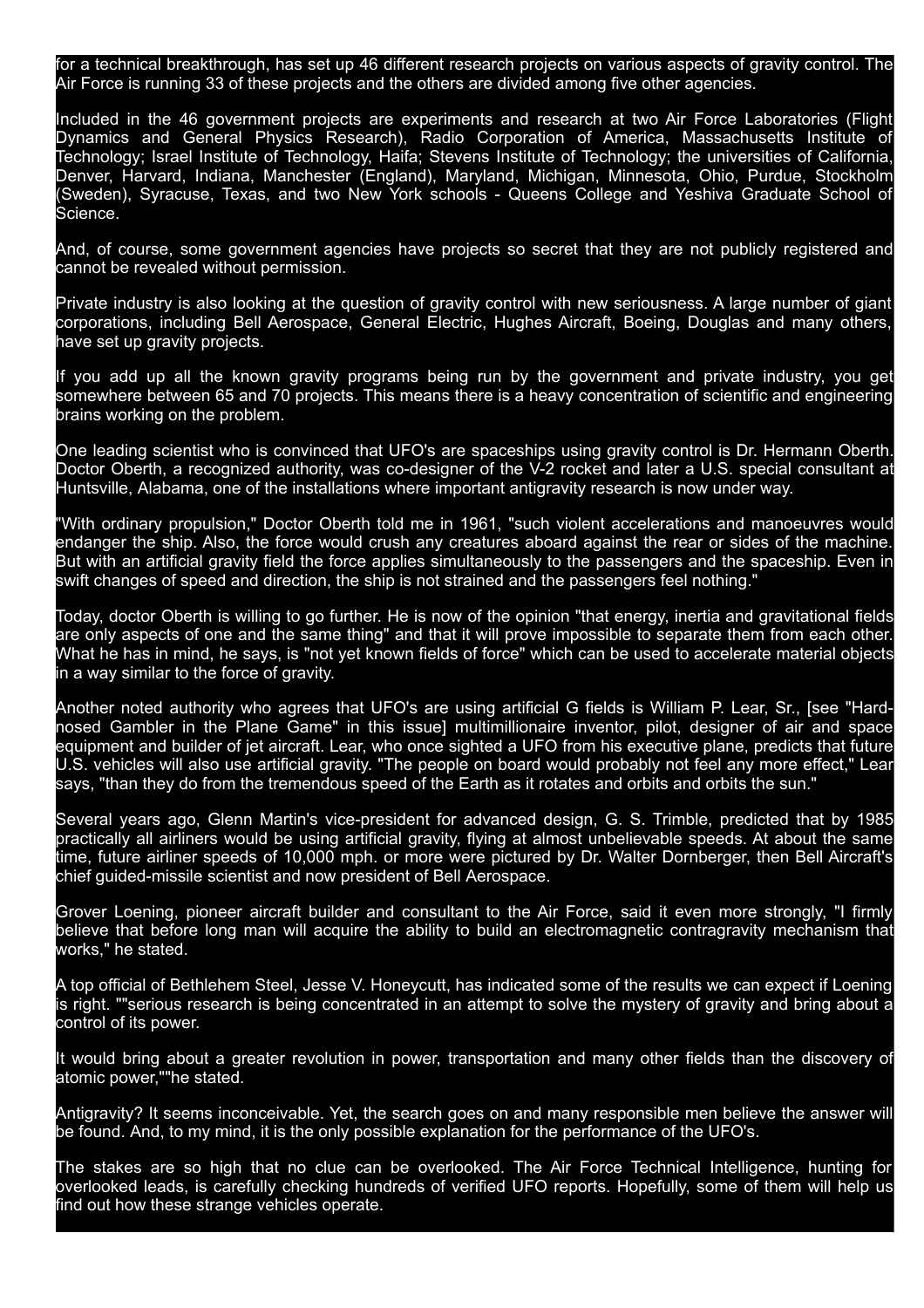Four days before Christmas, 1964, a round, metallic craft about 125 feet in diameter was observed to make a brief landing in a field near Staunton, Virginia. Two Du Pont scientists later took Geiger counters to the site.

"It was 'hot'-highly radioactive," Du Pont engineer Lawrence Cook reported. "We checked for 45 minutes - it was definitely 'hot'.

In Puerto Rico, near dusk on December 26, 1964, Ramey Air Force Base radar spotted two large discs. As A4D jets streaked up to pursue them, the discs accelerated to terrific speed. Making instant right-angle turnsimpossible for any known aircraft-they vanished over the Atlantic.

On March 21, 1965, Capt. Yoshiaki Inada, piloting a Toa Airlines Convair on a domestic Japanese flight, was chased by a "mysterious, elliptical luminous object." Flying close to the plane, the UFO blanked out his radio and violently interfered" with his automatic direction finding equipment.

Puzzling earlier cases also are being rechecked. On July 1, 1954, an AF F-94 - a two-man jet - was scrambled to chase a UFO near Walesville, New York. When the pilot tried to close in, a sudden, unbearable heat filled the cockpit. Half-dazed, the pilot and radar officer bailed out. The jet crashed in the street, killing two children and their parents.

These odd phenomena, high radiation, mysterious heat and electrical interference may be side effects of gravity control devices.

Like most people, you probably took gravity for granted before space flights began. Now you know, for example, that one "G" is the Earth's normal gravitational pull. This is what holds you to the seat of your chair - and more important, keeps you from being tossed into the air by the Earth'' rotation. You feel two or three G'' in a roller coaster or a stunting plane --a mere hint of what our astronauts have to endure during blast-off and acceleration. But gravity causes a lot of trouble and expense we seldom think about. Aircraft and rocket builders have to provide heavy engines, huge weight of fuel, just to offset gravity. In construction of buildings, bridges, and in a hundred other ways, G affects our lives and adds billions to the cost of work.

Gravity control could reduce or end many of these problems.

How soon can we expect antigravity?

Some researchers say it may take a long time. Others believe there may be a sudden breakthrough. If that happens, there will be some fantastic results.

First, obviously, our space program would take a big leap forward. Instead of our present wasteful rockets, we could build spaceships matching the UFO's high speeds and manoeuvres. With such advanced ships, we could make swift flights to the moon and the planets.

Recently, Alexander de Seversky stated that "with abundant energy available, we will move in space with constant acceleration or deceleration. Accelerating half-way to our goal and decelerating the rest of the way at one G or 32.2 feet per second, the moon will be reached in three and a half hours, Venus in 36 hours, Mars in two days, Jupiter in six."

According to Oberth, German physicist Burkhard Heim and other scientists, gravity control will enable spaceships to reach even greater speeds than these. With such advanced machines, we could explore the nearest star systems a century or more ahead of our present timetable.

Using carrier or "parent" ships with short-range probes, we could fully explore a planet - either by remote control or direct observation - before attempting to land. Many cases are on record in which large UFO's have launched small units, apparently for close observation of the Earth, then retrieved them in swift, precise operations.

In one such case (an official AF Intelligence report), groups of small UFO's flying at 5240 mph. were seen and tracked by the crew of an AF B29. One group, after abruptly slowing to pace the bomber, resumed its speed within seconds. The small UFO's were then seen to merge with or go aboard a huge carrier which accelerated to more than 9,000 mph. before it disappeared.

Because of G-crafts' tremendous speeds, the picture of possible military operations becomes hair-raising. Let's take as a basis the figure in a documented case at White Sands Proving Ground, where Navy scientists saw and tracked a UFO flying at 18,000 mph.

Such terrific speed could put bombers back into the picture in place of missiles. Attacks by G-bombers from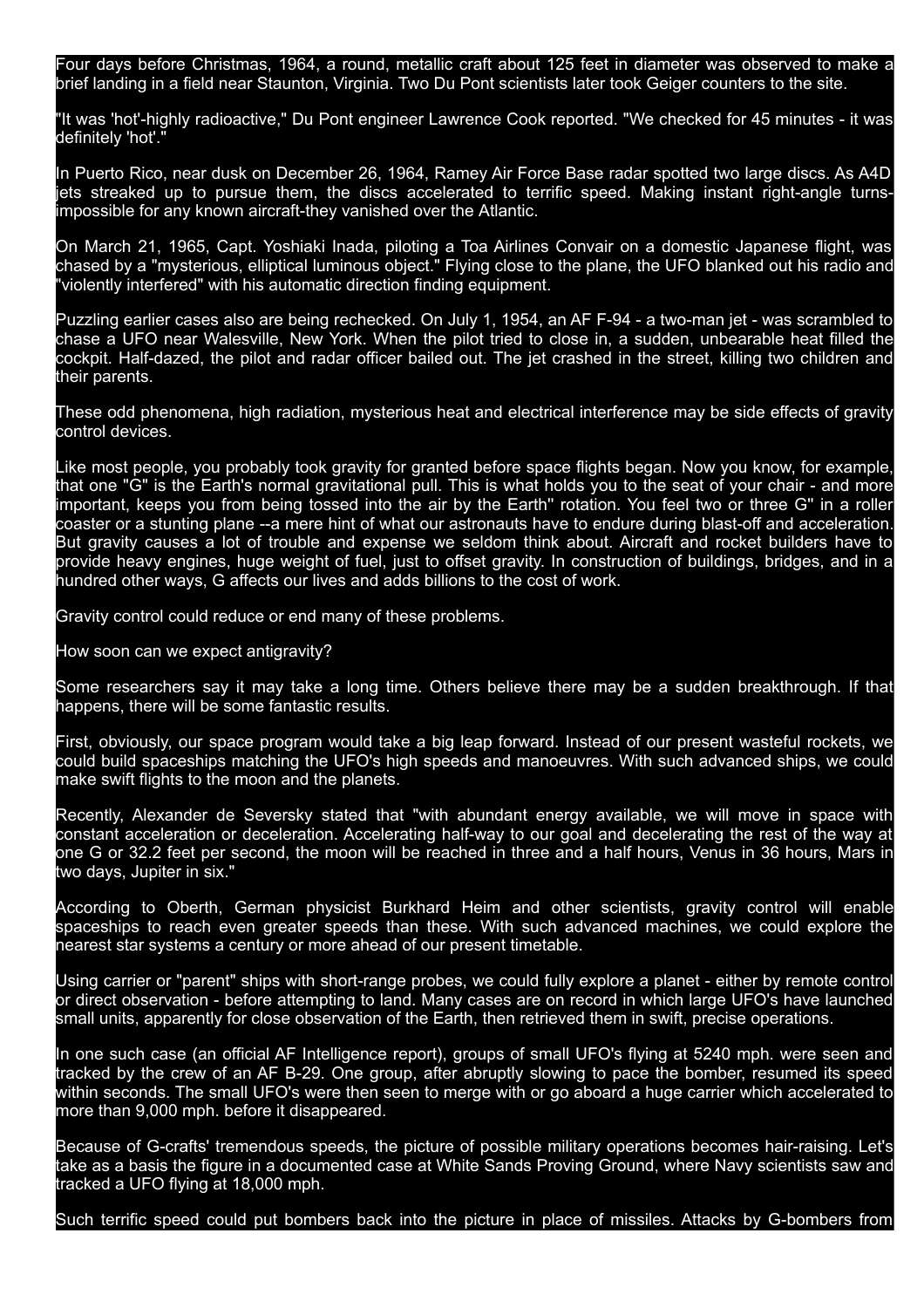bases near major targets would take less than five minutes. If a "rush-fire" war broke out halfway around the world, a huge G-transport carrying a fully armed division - or even an army - could be on the scene in 40 minutes, or less.

Another effect of gravity control will be a big change in air travel. Here's what a G-liner trip would be like, according to several researchers. Let's say you are making a flight from New York to London. You go aboard a large ship - probably disc-shaped, from present indications. Your seat has no safety belts - none are needed. The ship takes off vertically, accelerating at incredible speed. You feel weightless but you feel no motion.

The airliner arcs up into a great circle course, silently, with no "bumps" - no rough air. In 10 to 15 minutes, London suddenly takes shape below. There is no long approach, skimming over rooftops. You descend vertically and land. If traffic is heavy, your pilot would stop the ship in midair and hover until cleared.

In spite of the speed, you'd be safer - especially in regard to many of the strange eddies which have thrown jet airliners into uncontrollable dives.

In probing the riddle of gravity, project scientists try widely different approaches - some even contrary to accepted natural laws.

Under an Army contract, a University of Detroit team has built a 4,000-pound, specially wired rotor which spins at 100,000 rpm. With this unique device, scientists are testing gravitational radiation theories searching for a possible key to G control.

Using gravity meters based on new principles of physics, Air Force teams make frequent flights around the equator and over the poles, to speed up worldwide measurement of the Earth's gravitational pull. Tied in with this is a network of gravity stations and special projects all over the world.

Though no breakthrough has occurred (unless in highly secret projects) two significant facts have been established.

The Earth's G field is relatively weak, compared with the pull of gravity between planets and the sun. There is a connection between gravity and electromagnetic fields. Igor Sikorsky, discussing the colossal force of spatial G, says a steel cable about 8,000 miles thick would be needed to hold the Earth in its orbit --if it were not for gravity.

But, fortunately for our anti-G search, the Earth's gravity pull, for objects on the ground or at average flight altitudes, is fairly small. Likewise, the force required to cancel its pull would be relatively small - if a method can be found.

Using various barriers we can shield ourselves from the heat, light and sound waves. But, so far, no way has been found to create a gravity shield. Some scientists still call the gravity shield idea a "lunatic fringe" notion. But many now refuse to say that such a thing is completely impossible.

Are UFO's using a gravity shield? In an effort to find out, the Air Force is renewing its attempts to capture a UFO. If we could get one on the ground, undamaged, it might make possible a big shortcut in our gravity research and save us years of slow, tedious scientific work.

In the past, many Air Force pilots have tried to down UFO's, without success. But the Air Force has new reason for hope now, based on the recent increase in low-altitude UFO approaches and "touch landings."

On the night of January 12, 1965, an officer of a federal law enforcement agency had a close encounter. As he was driving his official car toward Blaine Air Force Station, in Washington, a flying disc 30 feet in diameter hurtled down at his automobile. At the last moment the disc arced up steeply, avoiding collision. When the officer jumped out, he saw the UFO hovering overhead. After a minute, it shot up into clouds at high speed. A short time afterward, the UFO - or a similar one - was seen landing in a field near Blaine, melting the snow and scorching the ground before it took off. When the AF questioned the federal officer, they said they had tracked the UFO by radar as it raced down toward his car. This officer, like many other UFO witnesses, was warned by his superiors not to let his name be used in connection with the sighting.

On January 25, 1965, two NASA engineers sighted a UFO which touch landed near Hampton, Virginia. One witness was Maj. John Nayadley, a retired AF jet pilot. The other was A. G. Crimmins, who saw the strange machine maneuvering toward the ground.

"It was zigzagging as if searching for a landing spot," said Crimmins. "I watched it through 20 x 50 binoculars and could see flashing lights. They appeared to be on the rim of a rapidly rotating disc."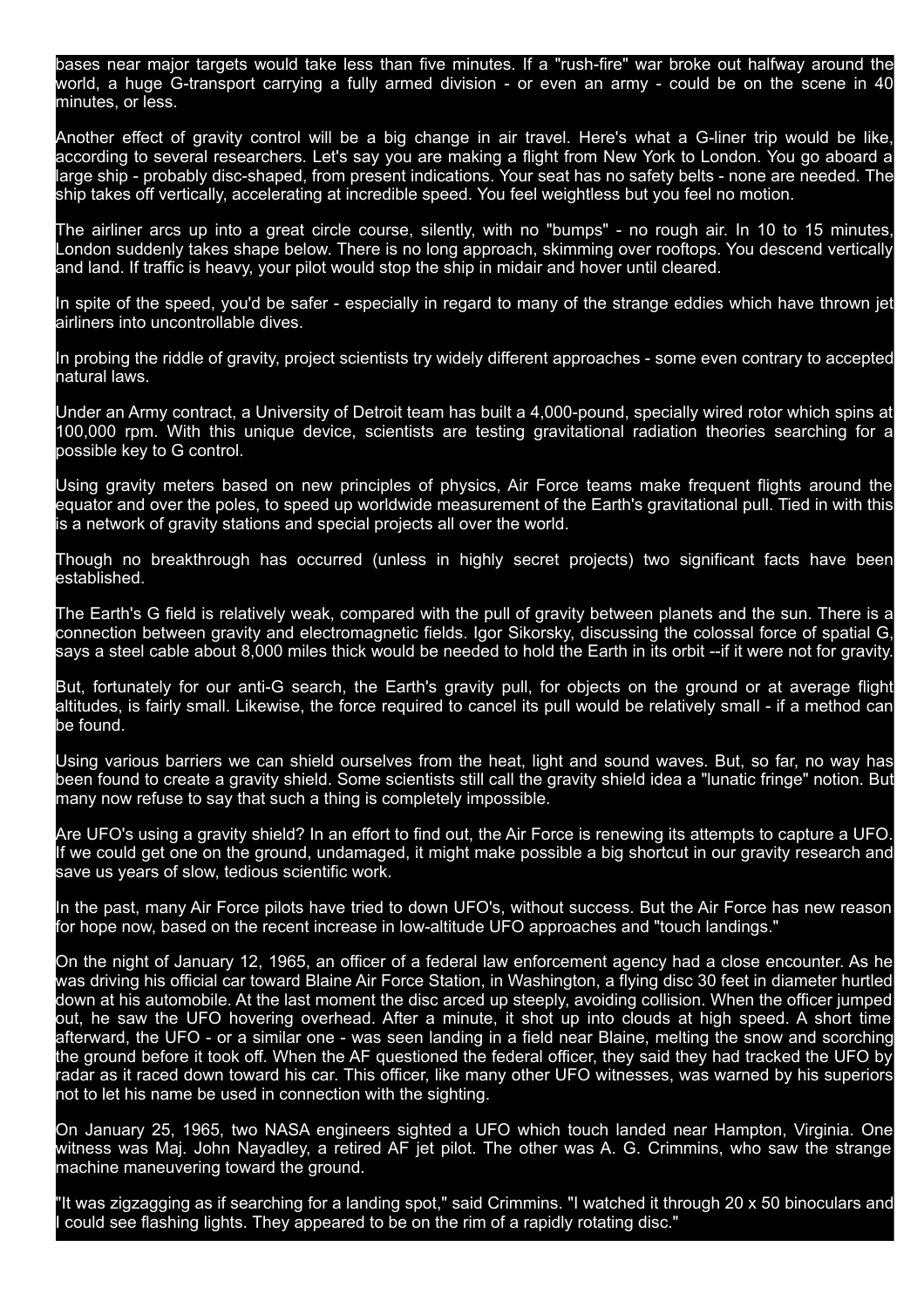Before anyone could reach the spot, the flying disc took off and rapidly climbed out of sight.

The step-up in UFO chases was demonstrated at Washington, D.C., on January 11, 1965, when AF jets pursued several flying objects over the city. The chase was confirmed by an Army lieutenant-colonel and a group of Army communications specialists.

If jets had been near any of the "touch" sites, they might have swarmed down and kept the UFO from getting away. But records of previous attempts to capture UFOs indicate it will be a tough job.

Whether we capture a UFO or not, the search for the elusive secret will go on. The connection between gravity and electromagnetic fields may provide the key to the mystery.

For several years, Burkhard Heim, director of the German Research Institute of Field Physics at Göttingen, Germany, has been searching for the answer to the gravity riddle. Finally, Heim revealed that by direct experimentation he had discovered a positive lead to antigravity. The discovery involved an intermediate field, neither electromagnetic nor gravitational.

The results, Heim stated, if applied to space flight, would be direct levitation, conversion of electricity into kinetic energy without any waste, and "immunizing the occupants and the structures of such vehicles against any effects from acceleration of the vehicle, however great and violent."

After the first shock, several scientists examined Heim's claims.

"His approach is not in conflict with known laws of nature, and it agrees with the quantum theory," A.R. Weyl said in an analysis for the British magazine, Aeronautics. "If Heim were right, the amazing properties commonly ascribed to the mysterious flying saucers' would be, in fact, sound physics and proper engineering."

Heim's work toward the goal of an actual antigravity device using "field inducers" has evidently been put under official German security. He has refused to divulge the key to his formula.

Heim's findings would indicate that antigravity researchers may discover new scientific laws and that their work may invalidate old theories. Some scientists are already saying privately that Einstein's famous "general theory of relativity" may turn out to be totally fallacious. Newton's law has also come in for attacks. However, Robert Forward, G expert of Hughes Aircraft Company, uses the Einstein theory to show that it is possible to partially nullify the Earth's gravitational field. The amount of nullification obtainable with present-day technology is extremely small, however. Forward predicts that some day, when our technology is greatly advanced, we will be able to "create artificial gravity fields at will."

With a real all-out effort this could happen a lot sooner than the 10 or 20 years many scientists have in mind.

But getting enough top men to work in the field is a problem. One scientist says, "Scientists are sensitive about their reputations and many of them still think antigravity is a joke. If they knew the facts, they'd be eager to get into it."

Fear among scientists is partially due to the Air force censorship of UFO reports. Air force censors not only hide the facts but also belittle those who publicly report UFO sightings.

One recent victim was Dempsey Bruton, chief of satellite tracking at NASA's Wallops Island station in Virginia. On January 5, 1965, Bruton saw a strange round object flying at terrific speed toward the station. After it passed overhead, the UFO shot straight up out of sight. Using the elapsed time - six to nine seconds - and angles and times reported by other witnesses, Bruton said the speed was definitely "several thousand miles per hour, possibly 8,000 mph. or even higher." The AF, implying he was incompetent, rejected the report and said it was not evidence of any technically superior machine.

But AF policy notwithstanding, the drive to get the secret of antigravity is well underway. It can't be stopped now. But it can be speeded up. We are already spending billions on the space program - on the race to the moon, to Mars. Harnessing gravity could put us years ahead and save us enormous sums of money.

With control of the universe at stake, a crash program is imperative. We produced the A-bomb, under the huge Manhattan Project, in an amazingly short time. The needs, the urgency today are even greater. The Air Force should end UFO secrecy, give the facts to scientists, the public, to Congress. Once the people realize the truth, they would back - even demand - a crash G program.

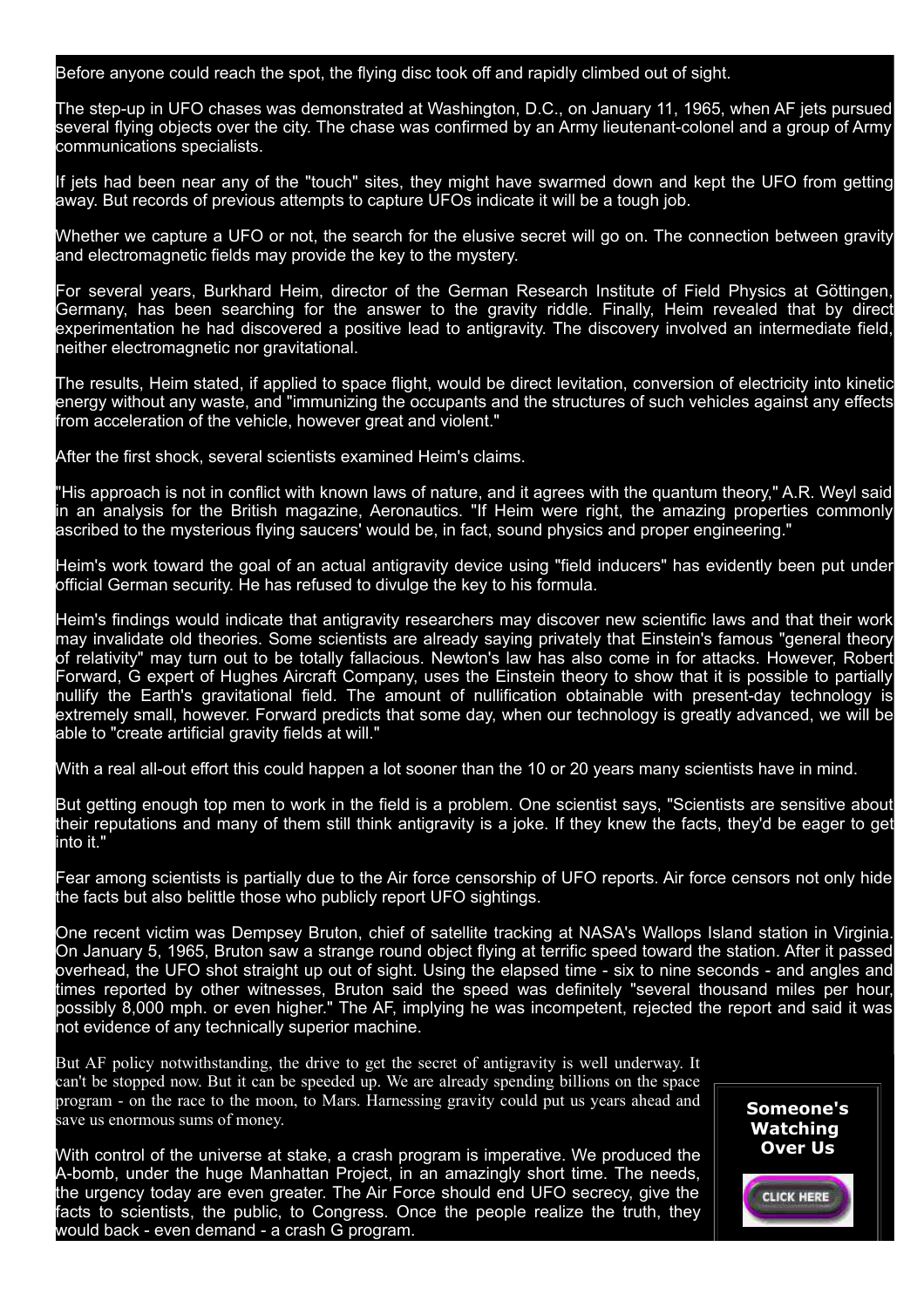For this is one race we dare not lose. Maj. Donald E. Keyhoe

Site [Meter](http://sm8.sitemeter.com/stats.asp?site=sm8blacksun)

## The amazing source of UFO propulsion is found right here on Earth ….. That's the astounding bombshell revelation of Ken Behrendt in his book, *The Physics of the Paranormal*

Ghosts, alien starcraft, and all manner of paranormal phenomena draw energy from the "anti-mass field" -- a bizarre transdimensional source of clean, cheap, renewable energy -- discovered by Behrendt.

"I developed the 'anti-mass field theory' to account for UFO propulsion and secondary effects over the course of a 20-year study involving thousands of cases in detail, and tens of thousands of cases in summary.

"I discovered that a UFO, when airborne, is able to negate its normal gravitational and inertial mass because it contains a device I call an 'anti-mass field generator.' Its purpose is to emit a form of NON-



electromagnetic radiation which I call 'anti-mass field radiation.' This new form of radiation has a 'polarity' opposite to that of normal 'mass field radiation' emitted by the subatomic particles that compose the atoms of ordinary matter.

"When these two forms of non electromagnetic radiation -- one from the UFO's propulsion equipment, the other from the subatomic particles that compose the craft and its crew -- are superimposed as they radiate away from their sources, they neutralize each other. The result is that the UFO and its crew become massless and, thus, have no weight or inertia!

"They will float due to buoyancy in a planet's atmosphere, and can violently accelerate and maneuver without damage to the craft and its crew if propulsive forces are applied to the craft's hull."

Kenneth Behrendt says of himself: "I was born in 1951 in Elizabeth, NJ. I have a BA and MS from Rutgers University, and have held positions in the electronics, chemical, and manufacturing industries. I am now retired and seeking to publish my discoveries in the areas of the paranormal and ufology. I believe these areas will provide much new science in the centuries to come that will greatly enrich human life on our planet.

## Secrets of the Saucer Scientists



On Third Reich Flying Saucers, German Physics, and the Perpetuum Mobile

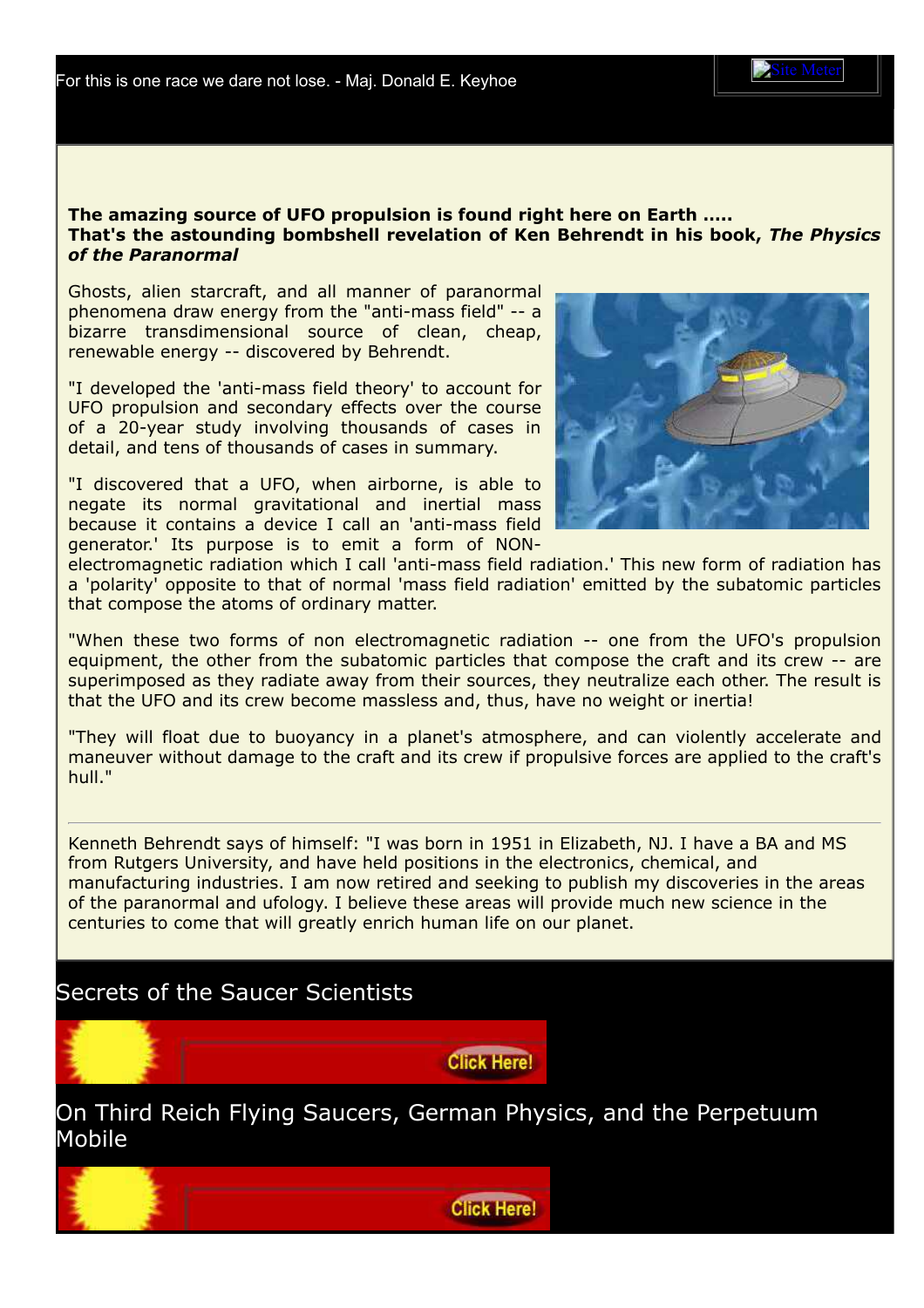Antigravity - Holy Grail of the 21st Century



(1897-1988)

**BIOGRAPHY** 

Donald E. Keyhoe was born in Ottumwa, Iowa, on June 20, 1897, at the dawn of human flight. He graduated from the U.S. Naval Academy in Annapolis, Maryland, in the Class of 1920, with a B.S. degree and the commission of a 2nd Lieutenant in the Marine Corps. During his senior year at the Academy, Robert Goddard published his theoretical paper, "A Method of Reaching Extreme Altitudes" (i.e., rockets), and two years later Hermann Oberth, the famous German space pioneer, wrote "The Rocket Into Interplanetary Space."

The Wright Brothers had flown at Kitty Hawk, N.C., when Keyhoe was a young child. Balloon flights were also much in the news. The young Lieutenant became a Naval aviator, piloting both balloons and airplanes in the period between the World Wars. In the years leading to World War II, Lieutenant Keyhoe commanded a flight of Naval seaplanes being ferried from the U.S. to Guam, and served on that island. After a night crash at Guam, he retired from active duty and began freelance writing.

Joining Government service, he became editor of the Coast and Geodetic Survey publications, then he was appointed Chief of Information for the Aeronautics Branch of the U.S.



Department of Commerce. (This agency later evolved into the Federal Aviation Administration.) After Floyd Bennett flew over the North Pole on May 9, 1926, in a historic flight, Keyhoe was assigned to manage his nationwide tour in the "Josephine Ford" North Pole plane. Then when Colonel Charles A. Lindbergh about a year later successfully hopped the Atlantic in the "Spirit of St. Louis" and became a national and international hero, Keyhoe was assigned as his aide, accompanying the flier on his triumphant 48-State tour. Later he wrote the charming and popular book *Flying With Lindbergh* (New York: Putnams, 1928).

**Click Here!** 

During the 1930s and early 1940s Keyhoe wrote fictional aviation adventure stories for then popular pulp magazines, inventing the heroic fliers "Phil Strange" and "Dick Knight," among other heroes and villains. He also contributed numerous factual articles to major magazines of the day on a wide range of topics, many popularizing aviation. The magazines included *Saturday Evening Post*, *Cosmopolitan*, *American*, *Redbook*, and *True*. Other articles and features appeared in the Sunday newspaper supplements *This Week* and *American Weekly*.

As war loomed in Europe, Keyhoe published M-Day: If War Comes, What Your Government *Plans for You* (New York: Dutton, 1940) dealing with U.S. mobilization for warfare. During World War II he was recalled to active duty with the rank of Major and served in the Pentagon in the Naval Aviation Training Division.

After the war he again retired to private life and [resumed](http://bell.greyfalcon.us/nick.htm) his writing career.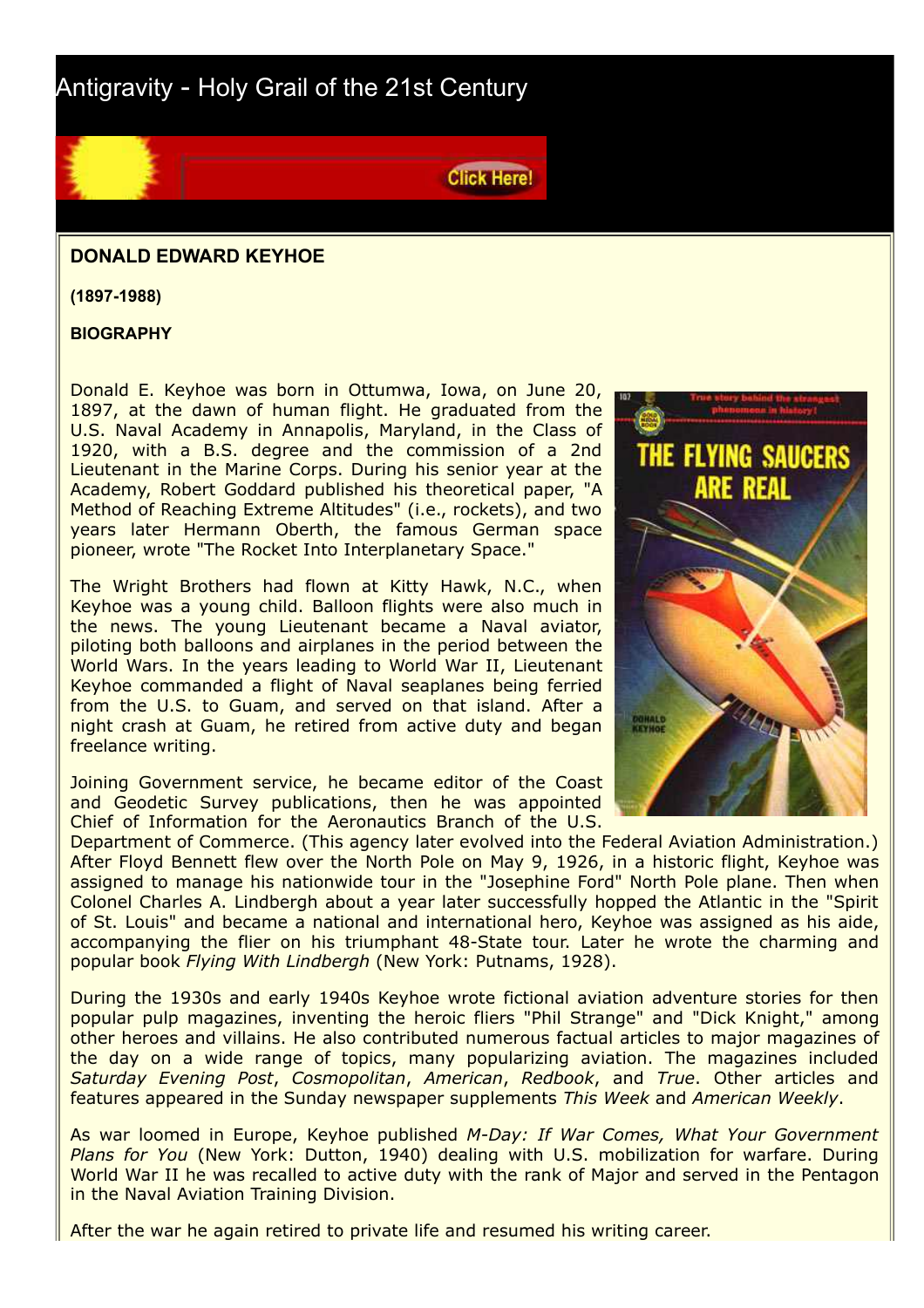## **POST-WORLD WAR II**

During the late 1940s and early 1950s, Keyhoe personally testflew a wide variety of aircraft and evaluated their performance and features for *True Magazine*. When the first "flying saucer" sightings were reported in June of 1947, Keyhoe, as an experienced aviator was skeptical. But when True asked him to investigate in 1949 and he interviewed numerous fliers as well as military officers in the Pentagon, he discovered that



expert observers had seen the unexplained discs, many at close range.

After the war he again retired to private life and resumed his writing career.

The more he investigated, the more he became convinced that the UFOs were nothing from this planet, apparently coming from outer space. He concluded that the Air Force had to know this and were covering up the truth.

His article "Flying Saucers Are Real" in the January 1950 issue of *True* became one of the most widely read and discussed articles in publishing history, and caused a sensation. The article was expanded into a paperback book *The Flying Saucers Are Real* (New York: Fawcett, 1950) and reached an even wider audience. This was followed by the major hardcover books *Flying Saucers From Outer Space* (1953), *Flying Saucer Conspiracy* (1955), and *Flying Saucers: Top Secret* (1960). In January 1957 Keyhoe had become Director of the newly formed National Investigations Committee on Aerial Phenomena (NICAP) in Washington, D.C., which under his leadership gave serious publicity to the UFO mystery through the 1960s and encouraged Congressional hearings.

His last book *Aliens From Space* was published in 1973. By this time Keyhoe had become convinced that the Central Intelligence Agency was the principal agency behind the cover-up. He spent his later retirement years at "Bluemont" in the beautiful Shenandoah Valley outside of Luray, Virginia, with his wife Helen Gardner Keyhoe, a native of Page County, Virginia. Mrs. Keyhoe was a member of the Daughters of the American Revolution and a prize-winning rose grower.